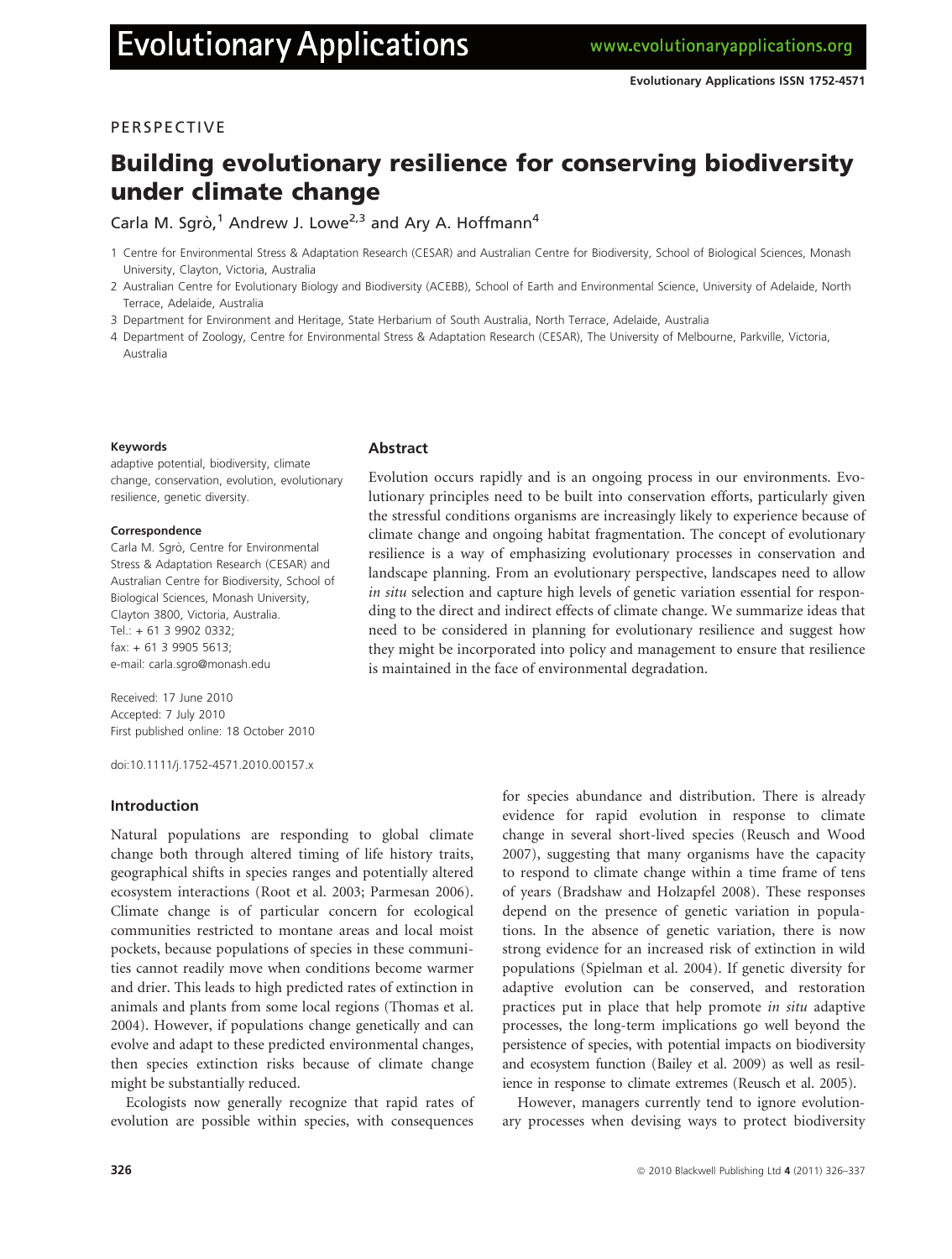under climate change and developing criteria for conservation (Mace and Purvis 2008; Crandall 2009; Gebremedhin et al. 2009). We argue that management plans for species and habitats should aim at developing resilient landscapes where the evolutionary potential of species and populations can be conserved. This can be achieved by explicit consideration of genetic diversity and the processes that support ongoing, in situ evolutionary processes in biodiversity management and planning.

We build on the ecological definition of resilience (e.g., Gunderson 2000; Thrush et al. 2009) by explicitly including the role played by genetic diversity and evolutionary processes, not only on the persistence of populations and species but also in influencing community ecology and ecosystem function. In this sense, evolutionary resilience refers both to the ability of populations to persist in their current state (analogous to resistance in the ecological literature) and to undergo evolutionary adaptation in response to changing environmental conditions (analogous to the transition between multiple stability domains in response to perturbation) (Gunderson 2000; Thrush et al. 2009). This definition of evolutionary resilience explicitly recognizes that ongoing evolutionary change is the norm in nature and that it is one of the dynamic processes that generate and maintain biodiversity patterns and processes. By using this definition, we place evolutionary considerations at the centre of biodiversity conservation and management (Hendry et al. 2010).

### Measuring genetic diversity and evolutionary potential

Genetic diversity can be divided into two categories. Adaptive genetic diversity underpins the way an organism adapts to a new environment. In contrast, neutral genetic diversity involves parts of the genome that are not under natural selection, and this diversity reflects population dynamics and evolutionary forces such as genetic drift, mutation and migration. Conservation biologists have largely focussed on the latter, even though adaptive genetic diversity is needed for organisms to evolve and persist in changing environments.

While neutral diversity is commonly used to infer the potential of populations to evolve, this connection tends to be weak (e.g., Reed and Frankham 2001; McKay and Latta 2002). Instead, this potential should ideally be investigated by directly understanding variation in genes that are involved in an adaptive response (Hoffmann and Willi 2008). If these genes are unknown, adaptive variation can be assessed by directly measuring the extent to which traits under selection are genetically determined and variable (heritability and evolvability). This requires quantitative traits to be measured across multiple generations of an organism (typically parents and their offspring) ideally under similar environmental conditions, such as through the use of common garden experiments. Although time-consuming and not always possible for the focal species, common garden experiments have been used to assess the levels of adaptive genetic diversity in a range of taxa, including plants (Dorman et al. 2009; Ramirez-Valiente et al. 2009), insects (Crozier 2004; Klemme and Hanski 2009) and vertebrates (Johansson et al. 2007). Long-term studies of wild animal populations under field conditions can also be used to assess adaptive genetic variation and the extent of adaptation to environmental change (Grueber and Jamieson 2008; Kruuk et al. 2008; Charmantier et al. 2009; Ozgul et al. 2009) although this approach has limitations (Hadfield et al. 2010).

Because of the difficulty (real and perceived) of measuring adaptive genetic diversity, this form of diversity has not been considered a priority in conservation planning and management, with the exception of revegetation and captive breeding programs, which we address later. However, advances in genotyping techniques combined with more sophisticated statistical methods provide the means by which adaptive (and neutral) genetic diversity can be estimated more easily in a range of organisms in the absence of any prior information on either molecular or quantitative trait variation (Beaumont and Balding 2004; Storz 2005). In one of the first empirical tests of this approach, Bonin et al. (2007) characterized amplified fragment length polymorphisms to identify neutral and selected loci in six populations of the widespread common frog, Rana temporaria, and seven populations of the threatened and restricted plant Austrian dragonhead, Dracocephalum austriacum. This information was used to asses four different conservation strategies aimed at maximizing the genetic diversity (neutral and adaptive) for both species. In doing so, the authors developed a population adaptive index to account for the adaptive value of a particular population. In both species, the neutral and adaptive diversities within and among populations were not correlated, so conservation strategies based on one type of index would not select the same populations for protection.

In another study, Joost et al. (2007) combined molecular data with geographical information systems (GIS) and environmental variables to detect regions of the genome under natural selection using a spatial analysis method. They examined a species of pine weevil (Hylobius abietis) with a large geographical range, and 57 breeds of sheep originating from European and Middle Eastern countries. There were strong signals associating loci with environmental variables, such that these loci did not behave in a neutral manner. This approach holds promise in being able to take advantage of genome-wide scans of molecular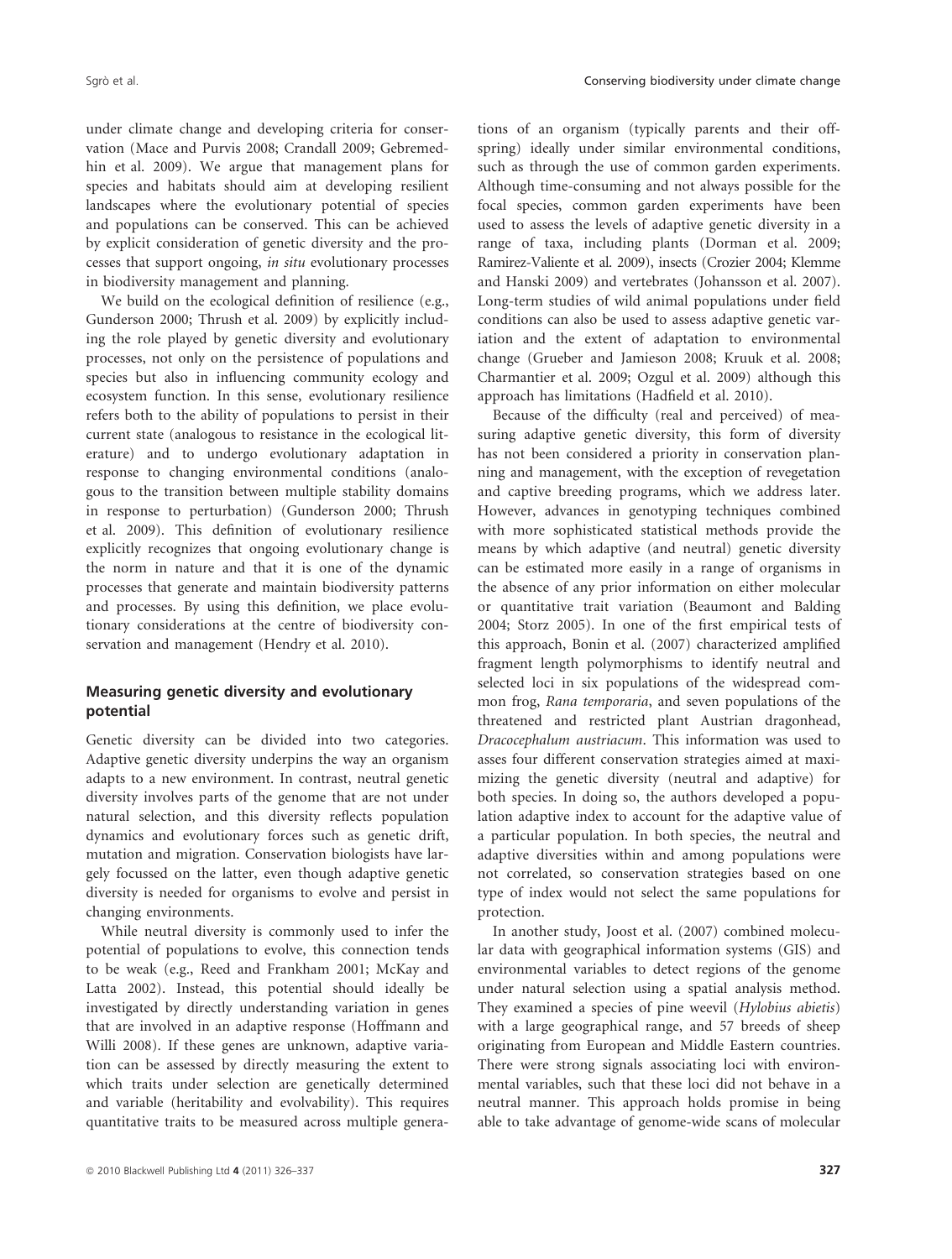Finally, new information is continually emerging on candidate genes that underlie adaptive differences between populations and species. While not yet readily available as a broadly applicable tool, such information may make it possible in the future to measure adaptive genetic diversity directly rather than relying on multiple generation or indirect measurements (Burdon and Wilcox 2007; Hoffmann and Willi 2008; Gebremedhin et al. 2009).

### Maintaining genetic variation and evolutionary potential: population size and beyond

An important component of the evolutionary resilience of individual populations is to maintain them at a large enough size to maintain genetic variation and allow ongoing evolution (Table  $1 - Aim A$ , B). A number of models have been applied to predict the likelihood of populations evolving under climate change. The simplest model involves the breeder's equation  $(R = h^2S)$ , which predicts the size of the selection response  $(R)$  given a certain selection pressure (S) and trait heritability  $(h^2)$ . This model explicitly links evolutionary responses to environmental change in the presence of adaptive genetic variation  $(h^2)$ .

Models have also examined the combined effects of heritability and population size on the ability of populations to undergo adaptive evolutionary change and 'keep up' with climate change (Lynch and Lande 1993; Burger and Lynch 1995). These highlight the importance of population sizes on adaptive potential; large effective population sizes are required for maintaining genetic variation and evolutionary potential – typically a thousand rather than a hundred breeding individuals are required (Fig. 1).

Table 1. Aims and approaches/outcomes for developing evolutionary resilience in populations and landscapes against climate change.

| Aim                                                                                                       | Scale where applied                                               | Approach/Outcome                                                                                                                                                 | Comments/Limitations                                                                                                                                        |
|-----------------------------------------------------------------------------------------------------------|-------------------------------------------------------------------|------------------------------------------------------------------------------------------------------------------------------------------------------------------|-------------------------------------------------------------------------------------------------------------------------------------------------------------|
| A. Increase population<br>size and genetic<br>variation generally                                         | Population                                                        | Increased census size                                                                                                                                            | Needs to be related to effective size, which<br>depends on life history and environmental<br>variability                                                    |
|                                                                                                           |                                                                   | Increased effective size                                                                                                                                         | Can be enhanced by population connectedness<br>and breeding systems                                                                                         |
|                                                                                                           |                                                                   | Maintenance/increase in mtDNA/nuclear<br>DNA variation (neutral)                                                                                                 | Can be increased by including individuals from<br>different populations (translocation) as well as<br>through population size                               |
| B. Maintain adaptive<br>potential in target<br>genes and traits                                           | Population                                                        | Identification and maintenance of<br>genetic variation in candidate genes<br>for adaptation<br>Identification/maintenance of variation                           | Focus of candidate gene work is on model<br>species, but increasingly being applied to<br>nonmodel systems<br>Potentially could be used to assess selection |
|                                                                                                           |                                                                   | in key quantitative traits<br>(heritability/evolvability)                                                                                                        | response potential but still fairly rarely<br>measured                                                                                                      |
| C. Identify species with<br>little adaptive<br>$potential = low$<br>diversity in key<br>ecological traits | Multiple populations<br>of one species                            | Measure and identify traits involved in<br>maintaining distribution with low<br>heritability/evolvability or other<br>constraints limiting directional evolution | Requires substantial genetic information on<br>target species unless ecological correlates can<br>be identified                                             |
| D. Identify and protect<br>evolutionary refugia                                                           | Multiple populations<br>of multiple species<br>within a landscape | Identify hotspots with high levels of<br>mtDNA/nuclear DNA variation (neutral)                                                                                   | Depends on the accumulation of data across<br>multiple species                                                                                              |
|                                                                                                           |                                                                   | Identify mtDNA/nuclear DNA uniqueness<br>across regions                                                                                                          | Depends on the accumulation of data across<br>multiple species, could be applied at higher<br>taxonomic levels to preserve evolutionary<br>uniqueness       |
| E. Increase connectedness<br>and gene flow across<br>environmental<br>gradients                           | Multiple populations<br>in a landscape                            | Movement of genes within landscape                                                                                                                               | Involves gene flow rather than just migration<br>of individuals                                                                                             |
|                                                                                                           |                                                                   | Allow in situ selection across<br>heterogeneous areas and<br>climatic gradients                                                                                  | Needs large populations to ensure effective<br>selection of high fitness genotypes                                                                          |
| F. Increase adaptability to<br>future environments<br>by translocation                                    | Population                                                        | Introduction of genetic material from<br>provenances that match likely future<br>climate at a site                                                               | Genotypes can be matched to likely future<br>environments, but approach still rarely applied<br>outside of deliberate introductions of species              |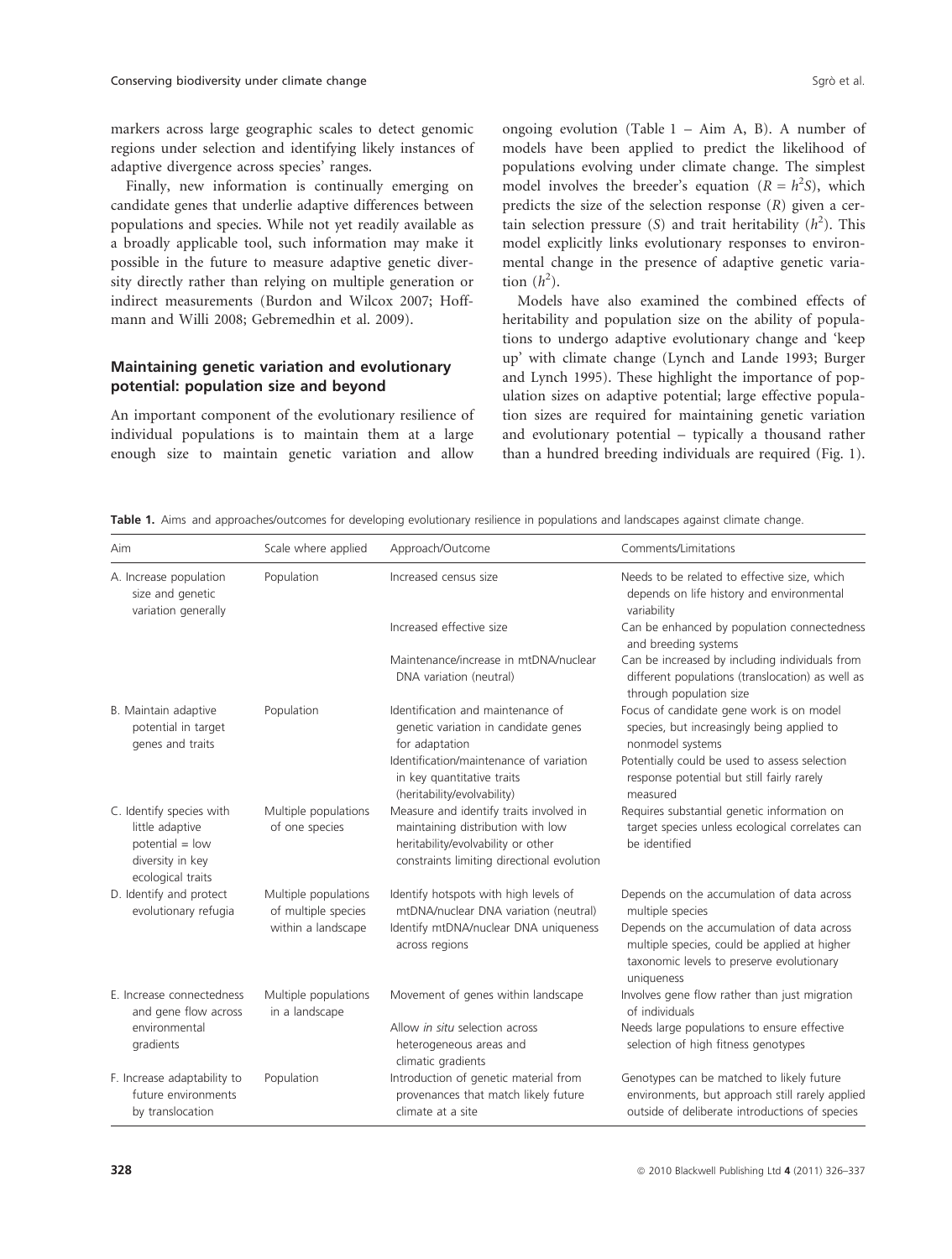

Figure 1 Contour plots presenting median number of generations to extinction as a function of the narrow-sense heritability of the trait under selection and mean intrinsic rate of natural increase (r) for a population of size 1000. The rate of environmental change (k) in this case was set at 0.1, and the width of the fitness function  $(V_W)$  was 20. Populations of 1000 flies were predicted to persist well within the approximate ranges of  $r > 0.5$  and  $h^2 > 0.29$ . Modified from (Willi and Hoffmann 2008).

At small effective population sizes, demographic and environmental stochasticity will have a much larger impact on extinction probabilities than genetic variation (Willi and Hoffmann 2008). There is thus a direct association between the heritability of a trait and extinction risk as long as climatic effects on growth rate are not too severe (Fig. 1). Models have also recently been extended to include plasticity, relaxing conditions under which extinction is inevitable unless the costs of plasticity are high (Chevin et al. 2010).

Given that rates of evolution increase with population size up to at least a few thousand individuals from a randomly mating population, how well do conservation and restoration efforts currently preserve this genetic diversity and evolutionary potential? The answer to this question would seem to be 'not very well'. When dealing with highly threatened species, there is often little opportunity to increase population size although breeding programs can maximize effective size (Frankham et al. 2002). In addition, there is also adaptation to conditions of captivity resulting in reduced fitness of populations for eventual release into the wild (Frankham 2008).

Reserve systems typically should aim at conserving several hundred and preferably several thousand individuals if populations are isolated. This will help ensure that evolutionary potential is maintained for adapting to climate change. Otherwise, genetic diversity will be lost, a process that might take only a few years in threatened populations (Mitrovski et al. 2008). Adaptive genetic variation is expected to decrease alongside neutral genetic variation but follow a different trajectory depending on the patterns of selection acting on traits (Willi et al. 2006).

# Genetic translocations: insuring against extinction and increasing adaptive potential

Most conservation efforts focus on threatened species where genetic diversity has been lost, usually as a consequence of small population size resulting from habitat loss and fragmentation. Such populations face high risk of extinction, and the option of assisted migration to alleviate these threats has been the focus of increasing debate (Hunter 2007; McLachlan et al. 2007; Grueber and Jamieson 2008; Hoegh-Guldberg et al. 2008; Menges 2008; Ricciardi and Simberloff 2009; Richardson et al. 2009; Swarts and Dixon 2009). Much of the recent debate concerns the movement of species beyond their current range (Hoegh-Guldberg et al. 2008; Ricciardi and Simberloff 2009; Richardson et al. 2009), following suggestions that intentional movement of species outside of their natural (current) range should be considered as an option for species at immediate risk of extinction (Hoegh-Guldberg et al. 2008). While the translocation of individuals to areas outside their current range has been used as a last resort for some highly threatened species, particularly in New Zealand (Jamieson et al. 2006; Miskelly et al. 2009), the issue remains highly controversial.

Moving individuals from one population to another (genetic translocation or assisted migration) within a species' current range as a way of enabling gene flow and conserving or enhancing the adaptive potential of species has also been suggested as a conservation tool. There are two circumstances under which genetic translocation could be considered in the context of evolutionary resilience and climate change. The first concerns populations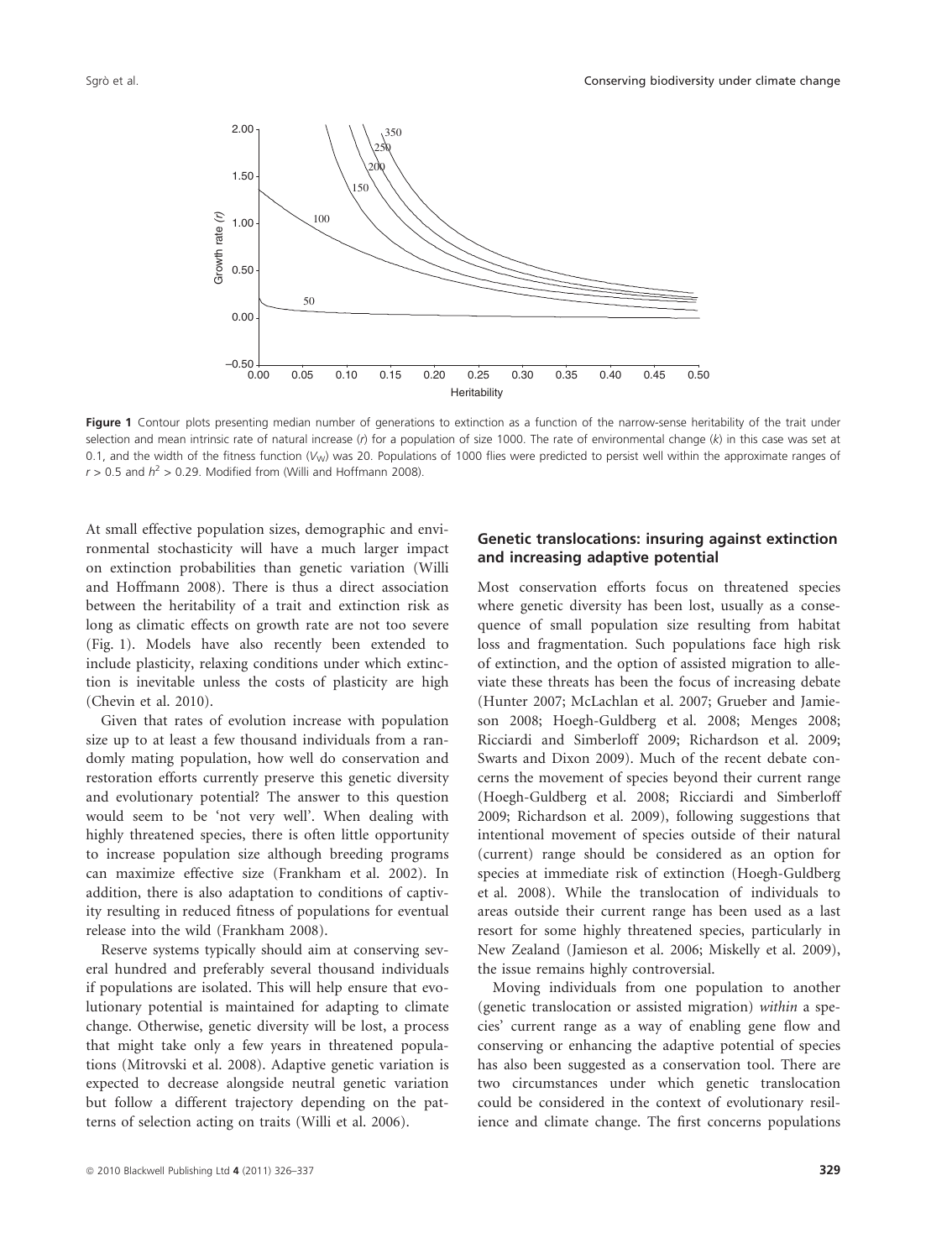of threatened species that have suffered severe reductions in genetic diversity and where dispersal processes have been disrupted by habitat fragmentation. The genetic translocation of a few individuals per generation is likely to be enough to reduce the detrimental consequences of inbreeding, while minimizing the risks of outbreeding depression that may follow the introduction of genes from populations that have adapted to different environmental conditions than the recipient population (Lopez et al. 2009). The risk of outbreeding depression should be carefully weighed against the risk that ongoing loss of genetic diversity poses to the long-term persistence of populations (Edmands 2007; Lopez et al. 2009). Common garden or field-based experiments, where individuals from different populations are crossed, will assist in assessing the risk of genetic translocations and subsequent outbreeding depression. Combined with the estimates of genetic divergence using neutral genetic markers, this type of information can help inform decisions about the feasibility of genetic translocations (Holmes et al. 2008).

The second set of circumstances under which genetic translocations should be considered in the context of evolutionary resilience and climate change involves cases where there is strong local adaptation (ecotype differentiation). Moving individuals from warm-adapted populations to colder locations may increase the probability of adaptation, and thus, persistence and resilience of coldadapted populations under a warming environment. Such approaches could be applied to species that display very wide altitudinal or latitudinal ranges and that have been shown to display genetically based clines in performance under different thermal or aridity gradients. Examples of clinal patterns along such gradients exist for terrestrial invertebrates (Hoffmann and Weeks 2007), vertebrates (Cheviron and Brumfield 2009), plants (Viveros-Viveros et al. 2009) and marine organisms (Berkelmans and van Oppen 2006). The ecological risks of such genetic translocations are likely to be minimal (Hoegh-Guldberg et al. 2008; Lopez et al. 2009). The long-term aim of genetic translocations is populations that harbour the adaptive genetic diversity to enable ongoing adaptation to the environmental changes caused by climate change and other threats. This helps to obviate the need for ongoing intervention and management, ensuring evolutionary resilient populations.

## Geographic variation: moving beyond local provenances

The issue of genetic translocation to maximize population adaptability and evolutionary resilience under climate change is pertinent to ongoing landscape restoration (Menges 2008; Jones and Monaco 2009). Large-scale revegetation is widely carried out to restore degraded landscapes. Because local adaptation is recognized as being commonplace (Hereford 2009), the focus has been on local provenance when making decisions about which seed to source for restoration and reintroduction programmes (Callaham 1964; Keller et al. 2000; McKay et al. 2005; O'Brien et al. 2007). This is because it is widely assumed that local adaptation will always result in a fitness trade-off between local and nonlocal environments. However, such fitness trade-offs are not ubiquitous and when present, they are weak (Hereford 2009). Despite this evidence, an emphasis on local provenance prevails. A 'local is best' sourcing practice misses two important points, which may seriously impact restoration or reintroduction outcomes in the face of future climatic changes  $(Table 1 - Aims A, B, F).$ 

The first potential problem with 'local is best' recommendations is that there is a risk of encouraging the establishment of populations that do not harbour sufficient genetic variation and evolutionary potential [i.e., establish genetic ghettos (Schneider et al. 1999)]. In addition, strict adherence to 'local is best' protocols may encourage the selection of inbred or genetically depauperate seed sources (Broadhurst et al. 2008), when genetically healthier sources further afield may produce a more efficacious restoration result (C. Navarro, S. Cavers and A. Lowe, unpublished data). This may serve to perpetuate the number of small inbred populations across highly degraded landscapes that are unlikely to persist in the long term (Broadhurst et al. 2008).

The second issue is that particular environmental conditions driving local adaptation can change very rapidly. The environment is continually changing at different rates and scales (Wilkinson 2001) particularly when anthropogenic influences can rapidly change selection pressures (e.g., increased salinity, irrigation, and heavy metal deposition). In many regions of the world, conditions under which a 200-year-old tree established are likely to be quite different to those existing today. Source material from more distant (geographically and ecologically) populations may often harbour adaptations that more closely match the environment of the focal restoration site today.

Identifying highly adapted genotypes has long been a central issue in forestry and crop breeding but is just as applicable for natural populations. For instance, genotypes of river redgum, Eucalyptus camuldulensis, from arid environments show a strong fitness advantage under dry conditions over genotypes from humid environments because the arid genotypes allocate resources to roots under dry conditions (Gibson et al. 1995). These types of interactions between genotype performance and the environment ('GE' interactions) are extremely common and have been documented for hundreds of species.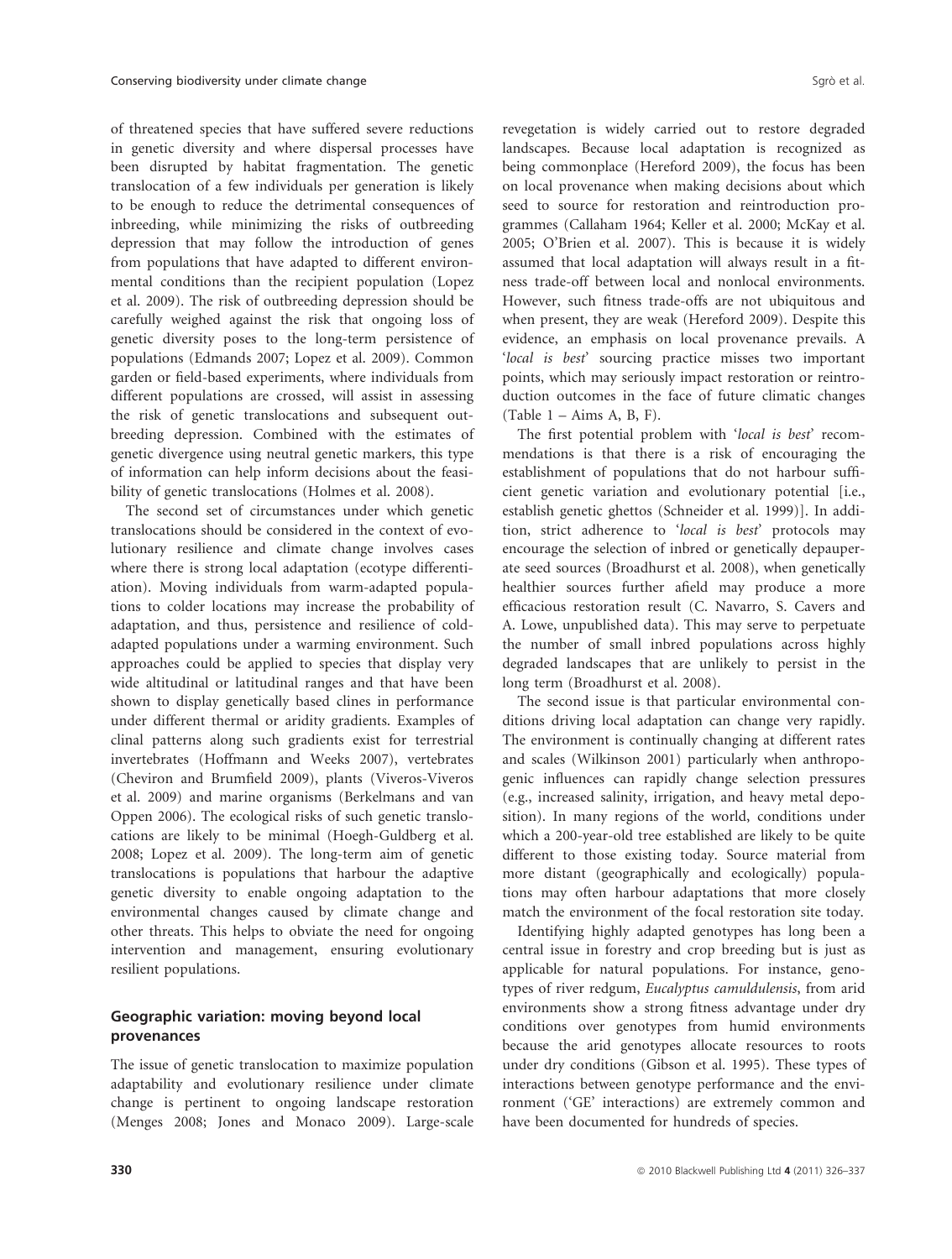In recommending new provenance or reintroduction practices, it is instructive to consider the strength of GE interactions across current and future environments (Fig. 2) and simulate natural gene flow dynamics that



Predicted change in climate at site

Figure 2 Seed sources future scenarios depend on whether climatic conditions at a site are expected to change and/or whether there are strong genotype–environment interactions for fitness.

facilitate the redistribution of genetic variation within a species (Fig. 3). For long-lived species like most trees, where strong GE interactions exist, and in areas where large changes in climate are predicted, provenances likely to be the most suitable in the future should be selected (predictive provenancing, B in Fig. 2). Climatic matching can be used to locate such provenances at least in widespread species (Rice and Emery 2003). The extent to which sourcing other provenances can help mitigate against climate change will depend on the strength of GE interactions. Where GE interactions appear weak or have not been tested, it may be sensible to simulate leptokurtic gene flow dynamics, where most propagules disperse proximally, but with a significant proportion moving over longer distances (Fig. 3). Such a restoration practice would mix locally sourced material, taken from genetically healthy stock, with proximate and ecogeographically matched sources. In addition, a smaller proportion of material, depending on the natural gene flow dynamics of the focal species, should be comprised of material from much further afield to increase genetic variation and promote adaptation (Fig. 3). This practice is defined as composite provenancing by Broadhurst et al. (2008) and represents a cautionary strategy that might also be



Figure 3 Recommendations for provenancing based on dispersal distance from parental plant. For most species, dispersal distance can be described by an exponential decay curve, with the majority of dispersal occurring locally, a smaller proportion occurring at an intermediate distance and a much lower proportion occurring over long distances. The practice of composite provenancing mimics this dispersal kernel in the proportion of locally sourced material (high proportion), intermediate distance–sourced material that is ecologically matched (medium proportion) and material introduced from distant populations that are ecologically diverse (low proportion). Such a strategy retains a core of locally adapted material. However, the intermediate sourcing will mimic medium-range gene flow that may bring in additional adaptive or beneficial genes. The long-distance provenancing allows an opportunity for novel in situ adaptation at the restoration site either through admixture or recombination. This latter material may be maladapted to the planting site and so an increase in sowing or stocking rate may be required, but the ultimate advantage will be the increased adaptive potential of restoration plantings employing this strategy.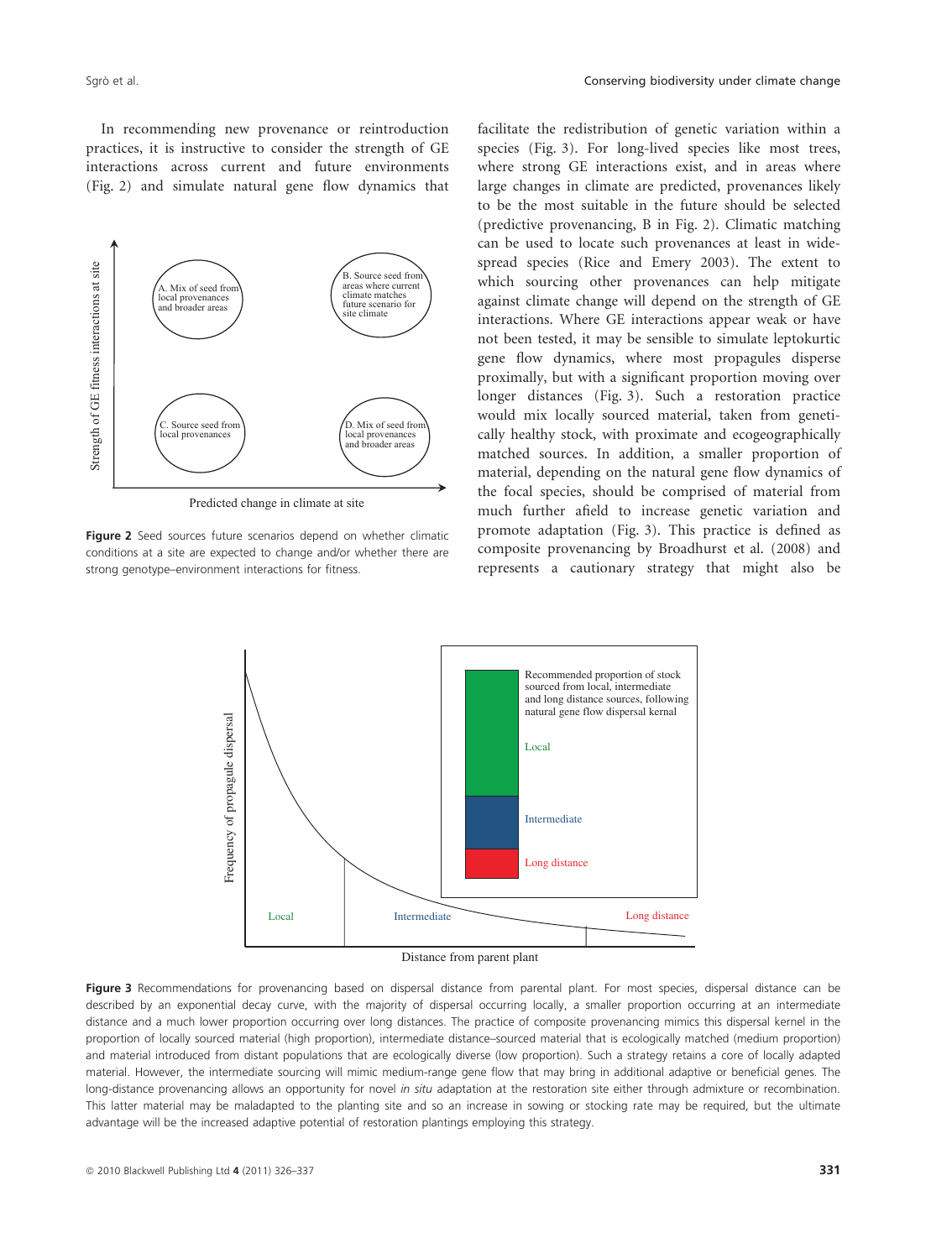appropriate for species where GE interactions are strong but the predicted changes in climate are small or unknown (A in Fig. 2).

Even when genetic data are not available, it may be possible to identify provenances for introduction based on ecological data. In alpine ash, Eucalyptus delegatensis, variation in average growth performance of 68 populations in a series of common gardens was used to identify patterns of genetic variation; these patterns were then linked back to features of the environment from where the populations originated to identify surrogates of genetic variability (Garnier-Gere and Ades 2001).

Finally, genetic information (both molecular and quantitative) can be used for an increasing number of species to identify the extent of adaptive divergence across species' geographic ranges, which can help in the choice of source populations (Broadhurst et al. 2006). When combined with GIS environmental data across species' distributions (Lipow et al. 2007), such approaches enable much more sophisticated insight into the factors underlying phenotypic divergence both within and between species (Kozak et al. 2008).While used to the greatest extent so far with tree species of high value to forestry (Lipow et al. 2004, 2007)), such approaches should become part of restoration practices more generally (Broadhurst et al. 2006, 2008; Butcher et al. 2009).

### Susceptible species and evolutionary refugia

Distribution models suggest that many species will be threatened under climate change because they can only tolerate minor changes in temperature and other conditions. For example, tropical lizards (Williams et al. 2003) and other ectotherms (Deutsch et al. 2008) might be particularly threatened by global warming because their optimal temperature is close to their thermal maximum. In these cases, plastic changes and evolutionary adaptation may be insufficient to counter the effects of climate change, and protection is required.

Susceptible species with a low evolutionary potential can be identified if heritable variation has been characterized for key traits limiting distributions (Table 1 – Aim C). Where heritabilities are very low, there is likely to be limited evolutionary potential to adapt, as in the case of the response of rainforest Drosophila to low humidity conditions (Kellermann et al. 2006, 2009). Even where genetic variation is present, adaptive shifts may be limited by interactions among traits (Etterson and Shaw 2001; Hellmann and Pineda-Krch 2007). It is possible to identify these limits experimentally – such as by transplanting populations to a variety of habitats that might even extend outside their current range (Crozier 2004; Pelini et al. 2009).

Evolutionary processes need to be considered in prioritizing regions for protection (Table  $1 - Aim$  D). When recovering from mass extinction and responding to climate change, refugia play a critical role. Evolutionary refugia represent areas where species persist under specific optimal conditions, generally representing a small fraction of their original range. Migration and/or dispersal to more suitable habitat in response to climate change will not be possible for species restricted to such refugia (Schneider et al. 1999), so they should become priorities for protection.

Refugia can be identified through ecological criteria. Mountain top areas are refugia for many species unable to persist under the warmer conditions of lowland regions. These areas act as refugia in the tropics and in temperate regions. For instance, one of the predictions of climate change in the Victorian Alps in Australia is an altitudinally encroaching treeline (Wearne and Morgan 2001). Because these mountains are flat regions, there is no upper area where alpine meadow plants and animals can move. The meadows in effect are already an evolutionary refuge, and the only option for long-term survival of these organisms is to actively maintain and protect the area as a refuge.

Refugia can also be identified by their genetic uniqueness. Phylogenetic comparisons (Crozier 1997) and phylogenetic diversity metrics (Moritz et al. 2009) can identify the uniqueness of taxa in specific regions. In addition, measures of uniqueness based on comparative phylogeographic data can be used to identify unique refugia across multiple taxa (Moritz 2002). Areas identified by such studies should have a high ranking for reserves. Genetic markers can also indicate populations with high levels of genetic diversity that might have priority for conservation. Again this type of information can be accumulated across taxa to develop general patterns of biodiversity hotspots (Davis et al. 2008; Vandergast et al. 2008).

### Conservation planning, in situ evolution and climate change

Systematic conservation planning is often about spatial planning, and traditional conservation reserves and methods of designing them are static, with the implicit assumption that threats to biodiversity are themselves static. Protected areas play a central role in the conservation of biodiversity, but they are geographically fixed and increasingly isolated by habitat fragmentation (Hannah et al. 2007). Furthermore, current conservation practices are based on an implicit assumption of a relatively stable climate. However, range shifts have been a predominant response to past climate change, with each species tracking its preferred climatic conditions (Hannah 2010).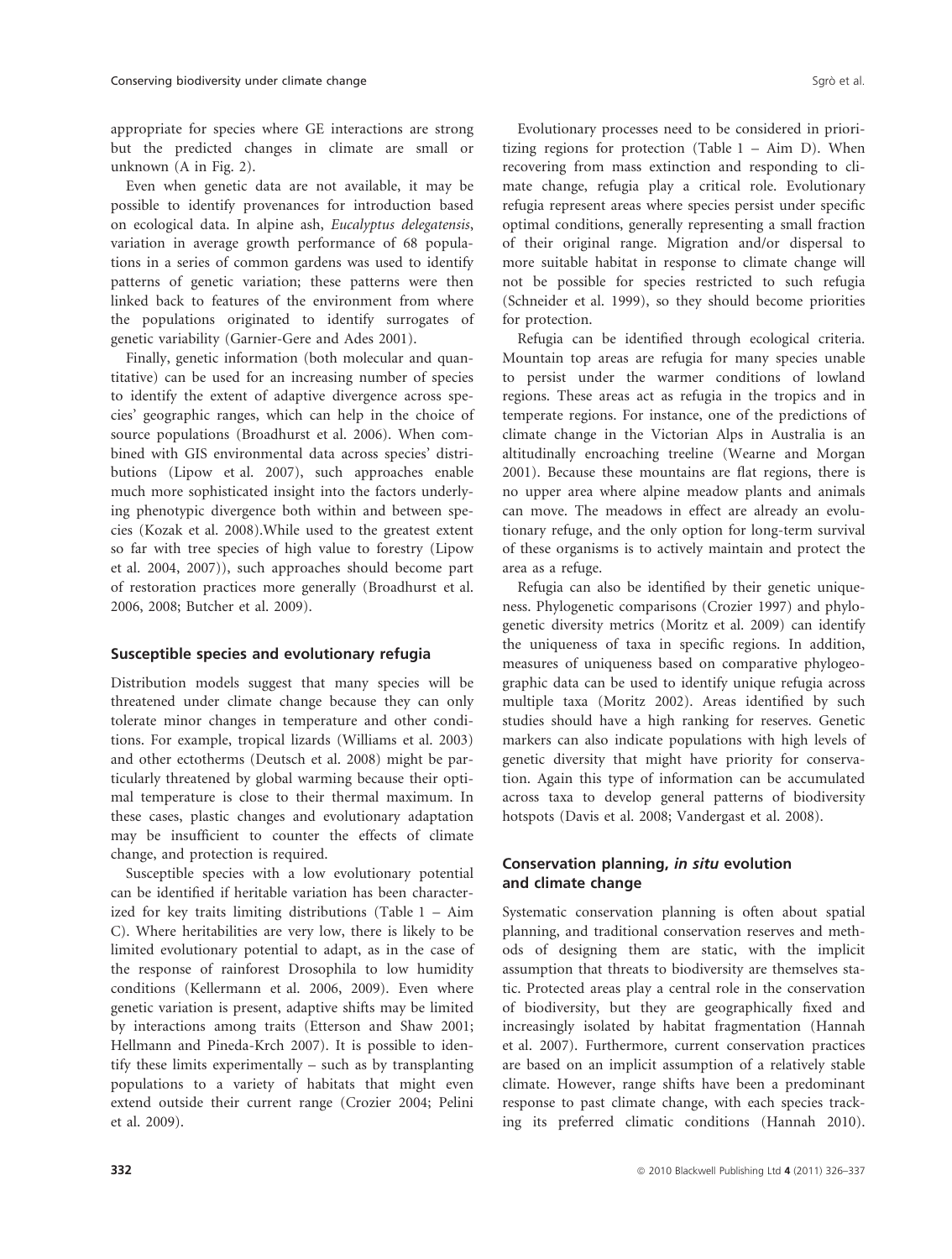Although range shifts in response to current climate change have also been observed, the ability of species to track climate change will be affected by ongoing habitat loss and fragmentation. Moving beyond single-species approaches to planning, it is increasingly recognized that ecological processes must also be conserved on biologically relevant scales (Hannah 2010), which may not fit within the fixed boundaries of protected areas as they now stand. However, evolutionary considerations are still lacking from these discussions about protected area planning under climate change. Overall, protected areas as they currently stand are poorly suited to accommodating in situ evolution in response to climate change.

While evolutionary processes have been acknowledged by some as central to the maintenance of biodiversity in reserves and in the maintenance of species borders (Cowling and Pressey 2001; Moritz 2002; Rouget et al. 2006; Taylor and Figgis 2007; Mace and Purvis 2008), they are yet to be explicitly incorporated into conservation planning schemes and approaches. Reserves need to be interconnected across landscapes. This will help to increase population size, protect against ecological catastrophes and provide links to refuge areas (Hannah 2010). Yet, reserve selection can be based on factors that extend beyond interconnectedness (which has been the traditional argument for such strategies): they can facilitate ongoing in situ evolution by encompassing a range of habitats where specific genotypes can be selected (Dunlop and Brown 2008). These habitats might include steep ecological gradients and areas with recent geological or climatic change (Cowling and Pressey 2001; Davis et al. 2008).

From an evolutionary perspective, the development of connectedness in landscapes can help ensure the movement of individuals and genes along corridors linking environments and increase evolutionary resilience (Table 1 – Aim E). When populations are interconnected along climatic gradients, there is the potential for in situ adaptive evolution (e.g., Balanya et al. 2003; Umina et al. 2005).

Environmental gradients and refugia within landscapes have been included in conservation planning in the Cape Floristic Region (Cowling and Pressey 2001; Hannah et al. 2005; Pressey et al. 2007) and the Thicket Biome of South Africa (Rouget et al. 2006). Here, reserve design targeted regions that included riverine corridors crossing mountain ranges, allowing for dispersal and providing climatic refugia that included environmental/climatic gradients. This shift in thinking around planning and design is also reflected in the recognition of the need for the restoration of ecological connectivity to prepare for climate change within Australia (Soule et al. 2004; Mackey et al. 2007),

#### Table 2. A checklist for evolutionary resilience.

Maintaining population sizes

Ranking areas for conservation by incorporating evolutionary processes

Incorporating genetic diversity when restoring degraded landscapes

Seed material for restoration should maximize genetic diversity and adaptedness. Local provenance collections should be supplemented by a smaller proportion of material from regions with different climates, where there has been evolutionary divergence and local adaptation, to promote evolutionary potential (composite provenancing). Climate matching for the future, predictive provenancing, should also be considered for source populations particularly where organisms are long-lived. For instance, programs could begin by determining future climate scenarios for area(s) of concern in 2050. If climate scenarios fall outside the current climate envelope of target species, ample adaptive genetic diversity might still allow in situ evolution and persistence

High-priority species – maximizing evolution for species survival and persistence

For highly threatened and endangered species, it may not be possible to maintain populations of thousands, and programs should aim at minimizing the probability of extinction. This can be performed by monitoring populations/species for genetic variation using neutral genetic markers and undertaking management decisions that maximize genetic diversity and the probability of persistence and survival (see Table 1). When modelling changes in species abundance and distribution, evolutionary considerations should be included. This requires the estimation of appropriate parameters but can be performed within a spatial context (Kearney et al. 2009). When predictions suggest that species and populations face extinction even with evolutionary change, direct intervention through translocation or ex situ conservation (e.g., seed banks, zoos or aquaria) should be considered

Management and conservation programs should aim at conserving population sizes of one to several thousand rather than tens to several hundred individuals to maintain high levels of variation for adaptation. The maintenance of genetic diversity must also be considered in captive breeding programs, sourcing of seed for revegetation programs and landscape restoration

Interconnected reserves must include environmental gradients across landscapes, in particular, steep ecological gradients and areas with recent geological or climatic change. This will increase their long-term ability to sustain large populations, allow for migration and maximize the opportunity for in situ adaptation. Refugia will be essential where genetic variation cannot be maintained, and the potential for evolution is decreased. When choosing areas for reserves or refugia, it is important to assess genetic uniqueness and genetic diversity across taxa. Increasing the connectivity of refuge and conservation areas will not only allow for migration but, depending on corridor design, also increase genetic connectivity and population sizes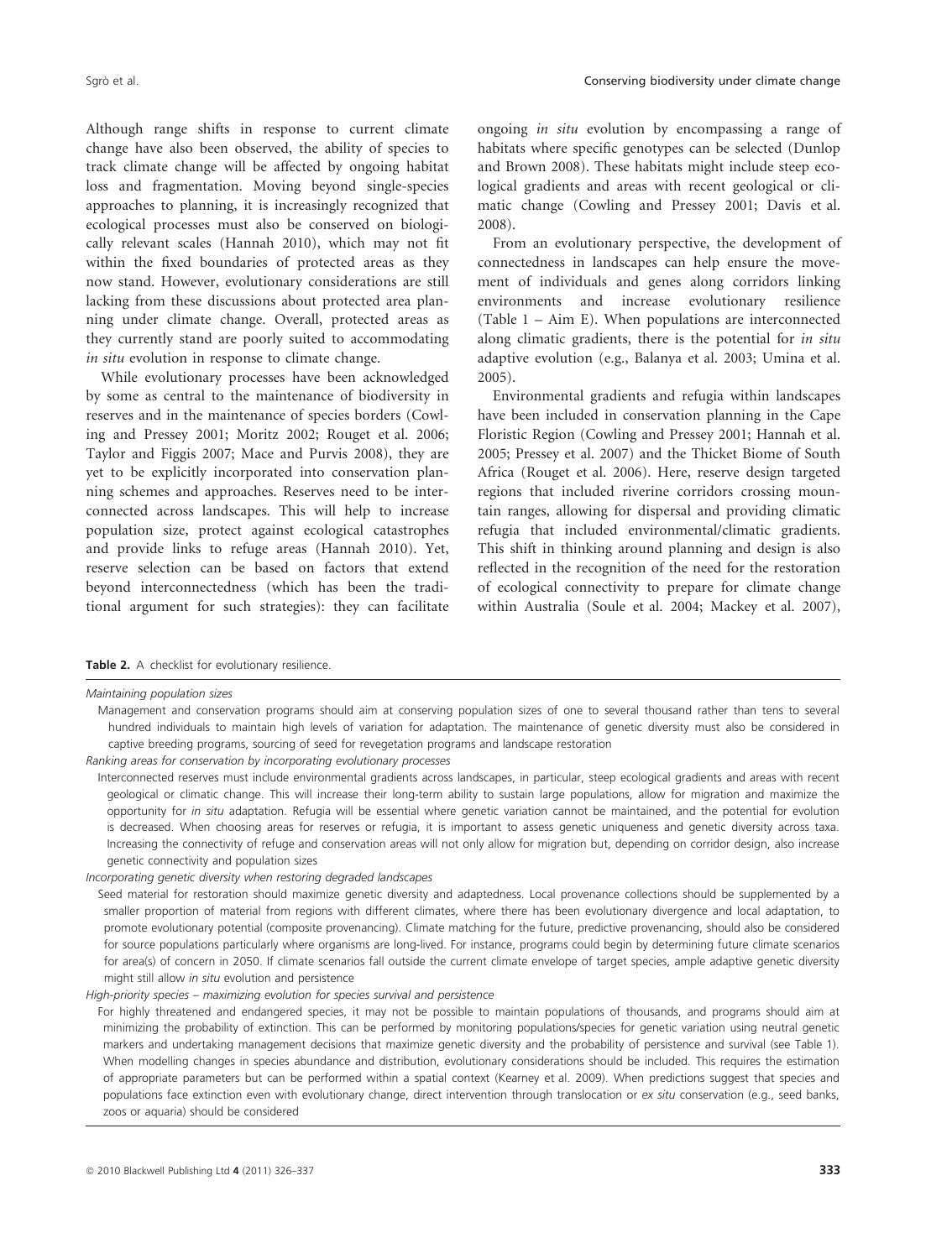where large-scale landscape restoration and connectivity programs have also been initiated (Mackey et al. 2007; Mansergh and Cheal 2007).

Finally, there is still a need to improve our understanding of what constitutes a permeable landscape for species migrations. Although continuous and intact native habitat is, in the majority of cases, the optimal solution for biodiversity outcomes, many refuge areas are separated by an economically or socially important matrix (e.g., farmland or cities). In such cases, alternative 'corridor' strategies need to be considered, such as stepping stones and narrow linear routes (e.g., road-side verges). To establish 'ecosystem corridors', we will also need an understanding of which species can migrate through different corridor and matrix types. If movement can occur between different refuge and conserved areas, levels of genetic variation in quantitative traits in populations can be increased (Whitlock 1999). Landscape planning, informed by species' dispersal/migration and establishment characteristics, is critical to this endeavour. Recent advancements in the modelling of connectivity of populations across landscapes mean that population genetic data can explicitly be used to inform about how organisms move through different landscape configurations (McRae and Beier 2007; Fortuna et al. 2009; Pavlacky et al. 2009). We are now at the stage where we can explicitly plan for and conserve the evolutionary processes that underpin species and ecosystem responses to climate change, to plan for evolutionary resilience.

### Conclusions: planning for evolutionary resilient landscapes under climate change

While the need to include evolutionary processes that maintain genetic diversity and adaptive potential in protected area planning and management has been advocated for some time (Pressey et al. 2007; Mace and Purvis 2008), there is as yet little guidance about how this might occur. With new emerging genomic tools, and an increased understanding of the genetic basis of adaptive responses to environmental change, more broadly, we have the opportunity to seriously consider and include evolutionary processes in conservation planning.

Traditionally, conservation efforts have focussed on the species level. However, intra-specific genetic variation needs to be considered in prioritization for conservation purposes (Frankham et al. 2002; Moritz 2002). Loss of genetic diversity within populations can be associated with inbreeding depression, which in turn results in lowered fitness and increased risk of extinction. Genetic variation is essential for adaptation to environmental change and evolution over the longer term. Importantly, intraspecific genetic diversity favours species richness in plant communities (Whitham et al. 2006; Bailey et al. 2009) and contributes to ecosystem functioning and resilience (Reusch et al. 2005). This recognition requires a shift in how 'units' of conservation are defined and considered, from a species-orientated approach to one that includes diversity at both inter- and intra-specific levels. It also requires a shift in how genetic diversity is thought about in the conservation literature.

We have developed a checklist that provides guidelines for the development of evolutionary resilient landscapes that will help to promote biodiversity at a time of climate change (Table 2, but see also Table 1). They outline how evolutionary resilience might be constructed and maintained and how it can be incorporated into policy and planning to ensure that species resilience is maintained in the face of a looming mass extinction.

### Acknowledgements

We thank the Australian Research Council and the Commonwealth Environment Research Facility for funding and Andrew Weeks for the many discussions and insight.

### Literature cited

- Bailey, J., J. Schweitzer, F. Ubeda, J. Koricheva, C. LeRoy, M. Madritch, B. Rehill et al. 2009. From genes to ecosystems: a synthesis of the effects of plant genetic factors across levels of organization. Philosophical Transactions of the Royal Society B 362:1607–1616.
- Balanya, J., L. Serra, G. W. Gilchrist, R. B. Huey, M. Pascual, F. Mestres, and E. Sole. 2003. Evolutionary pace of chromosomal polymorphism in colonizing populations of Drosophila subobscura: an evolutionary time series. Evolution 57:1837–1845.
- Beaumont, M., and D. Balding. 2004. Identifying adaptive genetic divergence among populations from genome scans. Molecular Ecology 13:969–980.
- Berkelmans, R., and M. J. H. van Oppen. 2006. The role of zooxanthellae in the thermal tolerance of corals: a 'nugget' of hope for coral reefs in an era of climate change. Proceedings of the Royal Society B 273:2305–2312.
- Bonin, A., F. Nicole, F. Pompanon, C. Miaud, and P. Taberlet. 2007. Population adaptive index: a new method to help measure intraspecific geneytic diversity and prioritize populations for conservation. Conservation Biology 21:697–708.
- Bradshaw, W. E., and C. M. Holzapfel. 2008. Genetic response to rapid climate change: it's seasonal timing that matters. Molecular Ecology 17:157–166.
- Broadhurst, L., A. Young, P. Thrall, and B. Murray. 2006. Sourcing seed for Acacia acinacea, a key revegetation species in south eastern Australia. Conservation Genetics 7:749–763.
- Broadhurst, L. M., A. Lowe, D. J. Coates, S. A. Cunningham, M. McDonald, P. A. Vesk, and C. Yates. 2008. Seed supply for broadscale restoration: maximising evolutionary potential. Evolutionary Applications 1:587–597.
- Burdon, R., and P. Wilcox. 2007. Population management:potential impacts of advances in genomics. New Forests 34:187–206.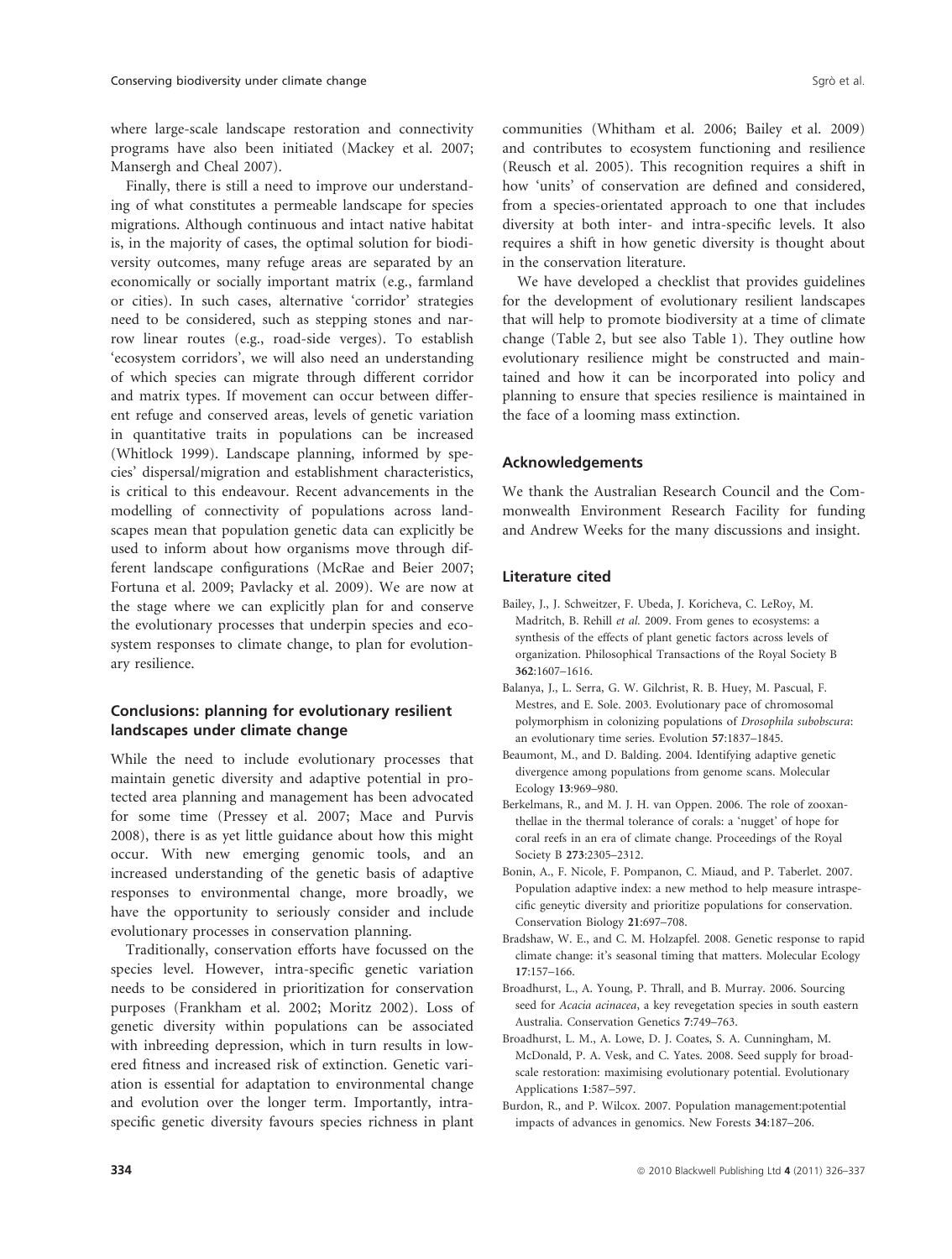- Burger, R., and M. Lynch. 1995. Evolution and extinction in a changing environment – a quantitative-genetic analysis. Evolution 49:151– 163.
- Butcher, P., M. McDonald, and J. Bell. 2009. Congruence between environmental parameters, morphology and genetic structure in Australia's most widely distributed eucalypt, Eucalyptus camaldulensis. Tree Genomics & Genomes 5:189–210.
- Callaham, R. 1964. Provenance research: investigation of genetic diversity associated with geography. Unasylva 18:40–50.
- Charmantier, A., R. McCleery, L. Cole, C. Perrins, L. Kruuk, and B. Sheldon. 2009. Adaptive phenotpyic plasticity in response to climate change in a wild bird population. Science 320:800–803.
- Chevin, L.-M., R. Lande, and G. M. Mace. 2010. Adaptation, plasticity, and extinction in a changing environment: towards a predictive theory. PLoS Biology 8:e1000357.
- Cheviron, Z., and R. Brumfield. 2009. Migration-selection balance and local adaptation of mitochondrial haplotypes in rufoucollared sparrows (Zonotrichia capensis) along an elevational gradient. Evolution 63:1593–1605.
- Cowling, R. M., and R. L. Pressey. 2001. Rapid plant diversification: planning for an evolutionary future. Proceedings of the National Academy of Sciences USA 98:5452–5457.
- Crandall, K. 2009. A multifacted approach to species conservation. Animal Conservation 12:105–106.
- Crozier, R. H. 1997. Preserving the information content of species: genetic diversity, phylogeny, and conservation worth. Annual Review of Ecology and Systematics 28:243–268.
- Crozier, L. 2004. Field transplants reveal summer constraints on a butterfly range expansion. Oecologia 141:148–157.
- Davis, E. B., M. S. Koo, C. Conroy, J. L. Patton, and C. Moritz. 2008. The California Hotspots Project: identifying regions of rapid diversification of mammals. Molecular Ecology 17:120–138.
- Deutsch, C. A., J. J. Tewksbury, R. B. Huey, K. S. Sheldon, C. K. Ghalambour, D. C. Haak, and P. R. Martin. 2008. Impacts of climate warming on terrestrial ectotherms across latitude. Proceedings of the National Academy of Sciences USA 105:6668–6672.
- Dorman, M., Y. Sapir, and S. Volis. 2009. Local adaptation in four Iris species tsted in a common garden experiment. Biological Journal of the Linnean Society 98:267–277.
- Dunlop, M., and P. R. Brown. 2008. Implications of climate change for Australia's National Reserve System: A Preliminary Assessment. A Report to the Department of Climate Change, February 2008. Department of Climate Change, Canberra, Australia.
- Edmands, S. 2007. Between a rock and a hard place: evaluating the relative risks of inbreeding and outbreeding for conservation and management. Molecular Ecology 16:463–475.
- Etterson, J. R., and R. G. Shaw. 2001. Constraint to adaptive evolution in response to global warming. Science 294:151–154.
- Fortuna, M., R. Albaladejo, L. Fernandez, A. Aparicio, and J. Bascompte. 2009. Networks of spatial genetic variation across species. Proceedings of the National Academy of Sciences USA 10:19044– 19049.
- Frankham, R. 2008. Genetic adaptation to captivity in species conservation programs. Molecular Ecology 17:325–333.
- Frankham, R., J. D. Ballou, and D. A. Briscoe. 2002. Introduction to Conservation Genetics. Cambridge University Press, Cambridge.
- Garnier-Gere, P. H., and P. K. Ades. 2001. Environmental surrogates for predicting and conserving adaptive genetic variability in tree species. Conservation Biology 15:1632–1644.
- Gebremedhin, B., G. Ficetola, S. Naderi, H.-R. Rezaei, C. Maudet, D. Rioux, G. Luikart et al. 2009. Frontiers in developing conservation units: from neutral markers to adaptive genetic variation. Animal Conservation 12:107–109.
- Gibson, A., E. P. Bachelard, and K. T. Hubick. 1995. Relationship between climate and provenance variation in Eucalyptus camaldulensis Dehnh. Australian Journal of Plant Physiology 22:453–460.
- Grueber, C. E., and I. G. Jamieson. 2008. Quantifying and managing the loss of genetic variation in a free-ranging population of takahe through the use of pedigrees. Conservation Genetics 9:645–651.
- Gunderson, L. 2000. Ecological resilience in theory and application. Annual Review of Ecology and Systematics 31:425–439.
- Hadfield, J. D., A. J. Wilson, D. Garant, B. C. Sheldon, and L. E. B. Kruuk. 2010. The misuse of BLUP in ecology and evolution. American Naturalist 175:116–125.
- Hannah, L. 2010. A global conservation system for climate change adaptation. Conservation Biology 24:70–77.
- Hannah, L., G. Midgley, G. Hughes, and B. Bomhard. 2005. The view from the cape. Extinction risk, protected areas, and climate change. BioScience 55:231–242.
- Hannah, L., G. Midgley, S. Andelman, M. Araujo, G. Hughes, E. Martinez-Meyer, R. Pearson et al. 2007. Protected area needs in a changing climate. Frontiers in Ecology and the Environment 5:131–138.
- Hellmann, J., and M. Pineda-Krch. 2007. Constraints and reinforcement on adaptation under climate change: selection of genetically correlated traits. Biological Conservation 137:599–609.
- Hendry, A. P., L. G. Lohmann, E. Conti, J. Cracraft, K. A. Crandall, D. P. Faith, C. Hauser et al. 2010. Evolutionary biology in biodiversity science, conservation, and policy: a call to action. Evolution 64:1517–1528.
- Hereford, J. 2009. A quantiative survey of local adaptation and fitness trade-offs. The American Naturalist 173:579–588.
- Hoegh-Guldberg, O., L. Hughes, S. McIntyre, D. B. Lindenmayer, C. Parmesan, H. P. Possingham, and C. D. Thomas. 2008. Assisted colonization and rapid climate change. Science 321:345–346.
- Hoffmann, A. A., and A. R. Weeks. 2007. Climatic selection on genes and traits after a 100 year-old invasion: a critical look at the temperate-tropical clines in Drosophila melanogaster from eastern Australia. Genetica 129:133–147.
- Hoffmann, A. A., and Y. Willi. 2008. Detecting genetic responses to environmental change. Nature Reviews Genetics 9:1–12.
- Holmes, G. D., E. A. James, and A. A. Hoffmann. 2008. Limitations to reproductive output and genetic rescue in populations of the rare shrub Grevillea repens (Proteaceae). Annals of Botany 102:1031– 1041.
- Hunter, M. L. 2007. Climate change and moving species: furthering the debate on assisted colonization. Conservation Biology 21:1356– 1358.
- Jamieson, I., G. Wallis, and J. Briske. 2006. Inbreeding and endangered species management: is New Zealand out of step with teh rest of the world? Conservation Biology 20:38–47.
- Johansson, M., C. Primmer, and J. Merila. 2007. Does habitat fragmentation reduce fitness and adaptability? A case study of the common frog (Rana temporaria). Molecular Ecology 16:2693–2700.
- Jones, T. A., and T. A. Monaco. 2009. A role for assisted evolution in designing native plant materials for domesticated landscapes. Frontiers in Ecology and the Environment 7:541–547.
- Joost, S., A. Bonin, M. W. Bruford, L. Despres, C. Conord, G. Erhadrt, and P. Taberlet. 2007. A spatial analysis method (SAM) to detect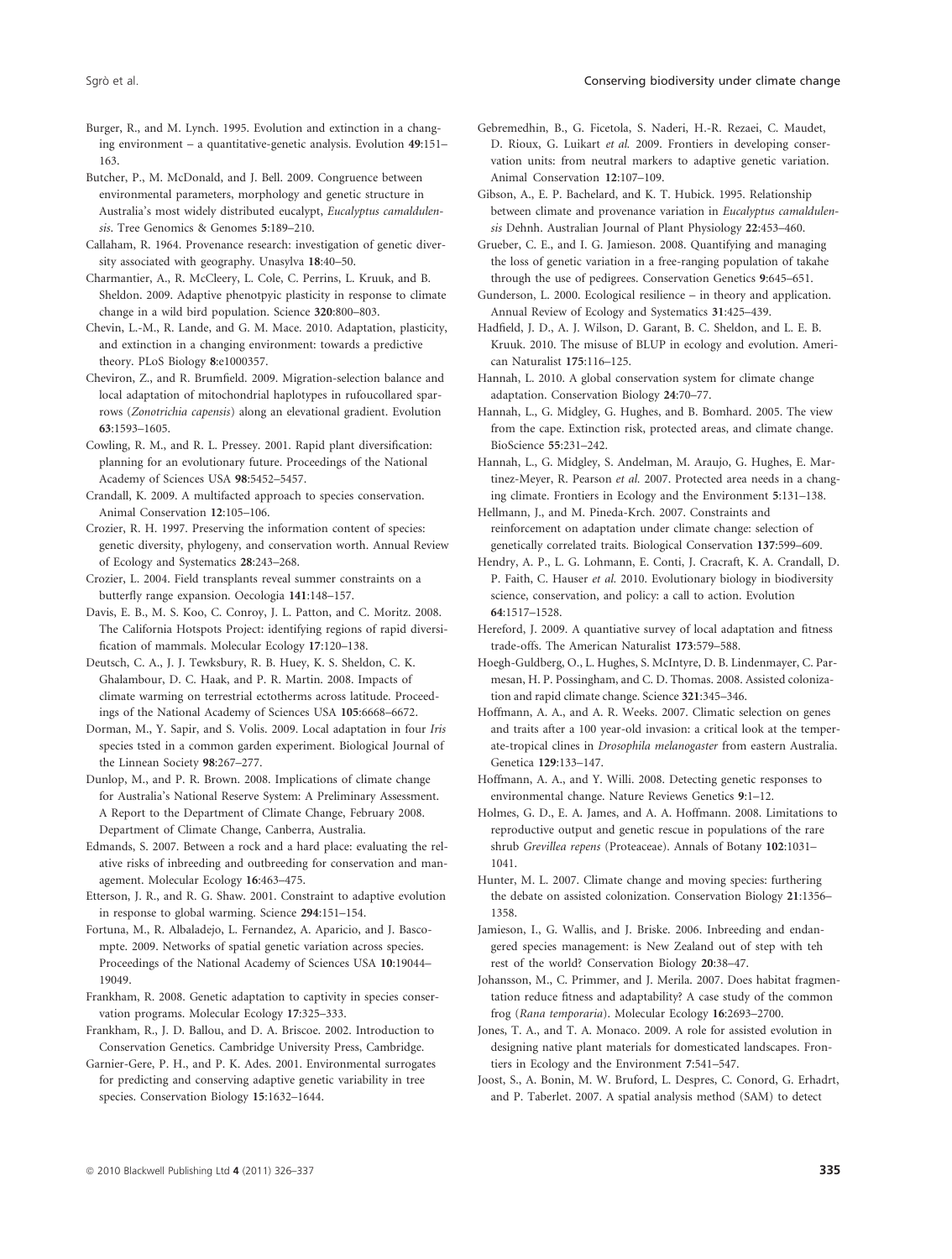candidate loci for selection: towards a landscape genomics approach to adaptation. Molecular Ecology 16:3955–3969.

Kearney, M., W. P. Porter, C. Williams, S. Ritchie, and A. A. Hoffmann. 2009. Integrating biophysical models and evolutionary theory to predict climatic impacts on species' ranges: the dengue mosquito Aedes aegypti in Australia. Functional Ecology 23:528–538.

Keller, M., J. Kollman, and P. Edwards. 2000. Genetic introgression from distant provenances reduces fitness in local weed populations. Journal of Applied Ecology 37:647–659.

Kellermann, V. M., B. van Heerwaarden, A. A. Hoffmann, and C. M. Sgro. 2006. Very low additive genetic variance and evolutionary potential in multiple populations of two rainforest Drosophila species. Evolution 60:1104–1108.

Kellermann, V., B. van Heerwaarden, C. Sgro, and A. Hoffmann. 2009. Fundamental evolutionary limits in ecological traits drive Drosophila species distributions. Science 325:1244–1246.

Klemme, I., and I. Hanski. 2009. Heritability of and strong single gene (Pgi) effects on life history traits in the Glanville fritillary butterfly. Journal of Evolutionary Biology 22:1944–1953.

Kozak, K., C. Graham, and J. Wiens. 2008. Integrating GIS-based environmental data into evolutionary biology. Trends in Ecology & Evolution 23:141–148.

Kruuk, L., J. Slate, and A. Wilson. 2008. New answers for old questions: the evolutionary quantitative genetics of wild animal populations. Annual Review of Ecology, Evolution and Systematics 39:525– 548.

Lipow, S. R., K. Vance-Borland, J. B. St Clair, J. Henderson, and C. McCain. 2004. Gap analysis of conserved genetic resources for forest trees. Conservation Biology 18:412–423.

Lipow, S., K. Vance-Borland, J. St Clair, J. Henderson, and C. McCain. 2007. In situ gene conservation of six conifers in western Washington and Oregon. Western Journal of Applied Forestry 22:176–187.

Lopez, S., F. Rousset, F. Shaw, R. Shaw, and O. Ronce. 2009. Joint effects of inbreeding and local adaptation on the evolution of genetic load after fragmentation. Conservation Biology 23:1618– 1627.

Lynch, M., and R. Lande. 1993. Evolution and extinction in response to environmental change. In P. M. Kareiva, J. G. Kingsolver, and R. B. Huey, eds. Biotic Interactions and Global Change, pp. 234–250. Sinauer Associates Inc., Sunderland, Massachusetts.

Mace, G. M., and A. Purvis. 2008. Evolutionary biology and practical conservation: bridging a widening gap. Molecular Ecology 17:9–19.

Mackey, B. G., M. E. Soule, H. A. Nix, H. F. Recher, R. G. Lesslie, J. E. Williams, J. C. Z. Woinarski et al. 2007. Towards a scientific framework for the Wild Country project. In J. Wu, and R. J. Hobbs, eds. Key Topics and Perspectives in Landscape Ecology, pp. 192– 208. Cambridge University Press, Cambridge.

Mansergh, I., and D. Cheal. 2007. Protected Area Planning and Management for Eastern Australian Temperate Forests and Woodland Ecosystems. Protected Areas: Buffering Nature Against Climate Change, Sydney, Australia. WWF-Australia, Sydney.

McKay, J. K., and R. G. Latta. 2002. Adaptive population divergence: markers, QTL and traits. Trends in Ecology & Evolution 17:285– 291.

McKay, J., C. Christian, S. Harrison, and K. Rice. 2005. ''How local is local?'' – a review of practical and conceptual issues in the genetics of restoration. Restoration Ecology 13:432–440.

McLachlan, J. S., J. J. Hellmann, and M. W. Schwartz. 2007. A frmework for debate of assisted migration in an era of climate change. Conservation Biology 21:297–302.

McRae, B. H., and P. Beier. 2007. Circuit theory predicts gene flow in plant and animal populations. Proceedings of the National Academy of Sciences USA 104:19885–19890.

Menges, E. S. 2008. Restoration demography and genetics of plants: when is a translocation successful? Australian Journal of Botany 56:187–196.

Miskelly, C., G. Taylor, H. Gummer, and R. Williams. 2009. Translocations of eight species of burrow-nesting seabirds (genera Pterodromoa, Pelecanoides, Pachyptila and Puffinus: Family Procellariidae). Biological Conservation 142:1965–1980.

Mitrovski, P., A. Hoffmann, D. Heinze, and A. Weeks. 2008. Rapid loss of genetic variation in an endangered possum. Biology Letters 4:134–138.

Moritz, C. 2002. Strategies to protect biological diversity and the evolutionary processes that sustain it. Systematic Biology 51:238–254.

Moritz, C., C. Hoskin, C. H. Graham, A. Hugall, and A. Moussalli. 2009. Historical biogeography, diversity and conservation of Australia's tropical rainforest herpetofauna. In A. Purvis, J. L. Gittleman, and T. Brooks, eds. Phylogeny and Conservation, pp. 243–267. Cambridge University Press, Cambridge.

O'Brien, E., R. Mazanec, and S. Krauss. 2007. Provenance variation of ecologically important traits of forest trees: implications for restoration. Journal of Applied Ecology 44: pp. 583–595.

Ozgul, A., S. Tuljapurkar, T. Benton, J. Pemberton, T. Clutton-Brock, and T. Coulson. 2009. The dynamics of phenotypic change and teh shrinking sheep of St. Kilda. Science 325:464–467.

Parmesan, C. 2006. Ecological and evolutionary responses to recent climate change. Annual Review of Ecology Evolution and Systematics 37:637–669.

Pavlacky, D., A. Goldizen, P. Prentis, J. Nicholls, and A. Lowe. 2009. A landscape genetics approach for quantifying the relative influence of historic and contemporary habitat heterogeneity on the genetic connectivity of a rainforest bird. Molecular Ecology 18:2945–2960.

Pelini, S. L., J. D. K. Dzurisin, K. M. Prior, C. M. Williams, T. D. Marsico, B. J. Sinclair, and J. J. Hellmann. 2009. Translocation experiments with butterflies reveal limits to enhancement of poleward populations under climate change. Proceedings of the National Academy of Sciences USA 106:11160–11165.

Pressey, R. L., M. Cabeza, M. E. Watts, R. M. Cowling, and K. A. Wilson. 2007. Conservation planning in a changing world. Trends in Ecology and Evolution 22:583–592.

Ramirez-Valiente, J., Z. Lorenzo, A. Soto, F. Valladares, L. Gil, and I. Aranda. 2009. Elucidating the role of genetic drift and natural selection in cork oak differentiation regarding drought tolerance. Molecular Ecology 18:3803–3815.

Reed, D. H., and R. Frankham. 2001. How closely correlated are molecular and quantitative measures of genetic variation? A metaanalysis. Evolution 55:1095–1103.

Reusch, T., and T. Wood. 2007. Molecular ecology of global change. Molecular Ecology 16:3973–3992.

Reusch, T. B., A. Ehlers, A. Hammerli, and B. Worm. 2005. Ecosystem recovery after climatic extremes enhanced by genotypic diversity. Proceedings of the National Academy of Sciences USA 102:2826– 2831.

Ricciardi, A., and D. Simberloff. 2009. Assisted colonization is not a viable conservation strategy. Trends in Ecology & Evolution 24:248– 253.

Rice, K., and N. C. Emery. 2003. Managing microevolution: restoration in the face of global change. Frontiers in Ecology and the Environment 1:469–478.